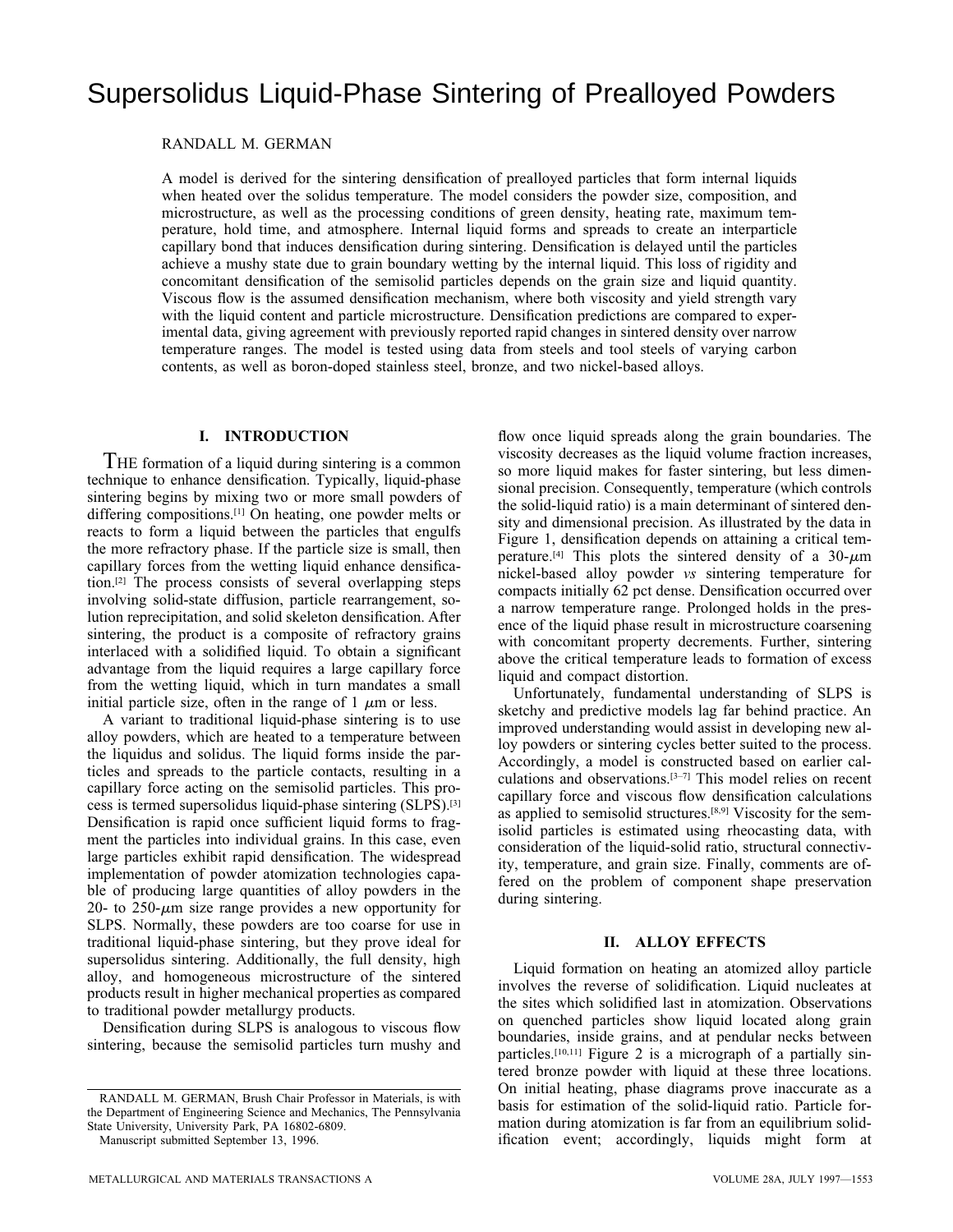

Fig. 1—The sintered fractional density *vs* sintering temperature for a 30-  $\mu$ m Ni-Cr-Co alloy powder processed from a green density of 0.62 using a hold time of 15 min at each temperature. The dramatic change in sintered density over a narrow temperature range is characteristic of liquid-phase sintering with prealloyed powders.



Fig. 2—A quenched microstructure of prealloyed bronze particles undergoing supersolidus liquid-phase sintering. The liquid phase is apparent at three locations—the interparticle necks ''N,'' along the grain boundaries ''B,'' and at sites inside the grains. ''I.''

temperatures 50 °C lower than indicated by the phase diagram. For example, the  $132-\mu m$  bronze powder (90Cu-10Sn) pictured in Figure 2 exhibited first liquid-phase sintering densification 25  $\degree$ C below the equilibrium temperature.[12] Once liquid forms, the microstructure converges toward equilibrium and phase diagrams prove useful in estimating the stable solid-liquid ratio and final densification.

Assuming a linear relation between the liquidus and solidus temperatures and composition allows estimation of the solid volume fraction as a function of temperature. The solidus and liquidus temperatures  $(T<sub>S</sub>$  and  $T<sub>L</sub>)$  change linearly with alloy composition  $X_A$  as follows:



Fig. 3—A schematic phase diagram showing the solidus and liquidus as straight lines, providing a simple means to estimate the effect of temperature on the liquid content and densification for an alloy of composition  $X_A$ .

$$
T_L = T_M + AX_A \tag{1}
$$

$$
T_S = T_M + BX_A \tag{2}
$$

where  $T_M$  is the baseline melting temperature, as sketched in Figure 3;  $X_A$  is the alloying content on a weight basis; and *A* and *B* are the slopes. Actual alloy melting behavior may be more complicated, but usually is not documented such that we can invoke any more realistic model. With the assumed linear relation, the compositions at the liquidus and solidus lines  $(X_L$  and  $X_S$ , respectively) for any composition and temperature are given as

$$
X_L = \frac{T - T_M}{A} \tag{3}
$$

$$
X_{S} = \frac{T - T_{M}}{B} \tag{4}
$$

The tie-line between these two compositions allows calculation of the solid mass fraction  $M<sub>s</sub>$  for the particle at a given sintering temperature *T*:

$$
M_s = \frac{X_L - X_A}{X_L - X_S} \tag{5}
$$

In turn, the volume fraction of solid  $\Phi$  depends on the solid mass fraction and the densities of the solid  $\rho_s$  and liquid  $\rho_l$ phases as follows:

$$
\Phi = \frac{M_S/\rho_S}{M_S/\rho_S + (1 - M_S)/\rho_L} \tag{6}
$$

Thus, for a given alloy composition and sintering temperature, the solid volume fraction inside the alloy particles can be calculated from the liquid and solid densities, if the solidus and liquidus temperature dependencies are known.

The liquid phase has three possible locations during sintering (as evident in the quenched microstructure shown in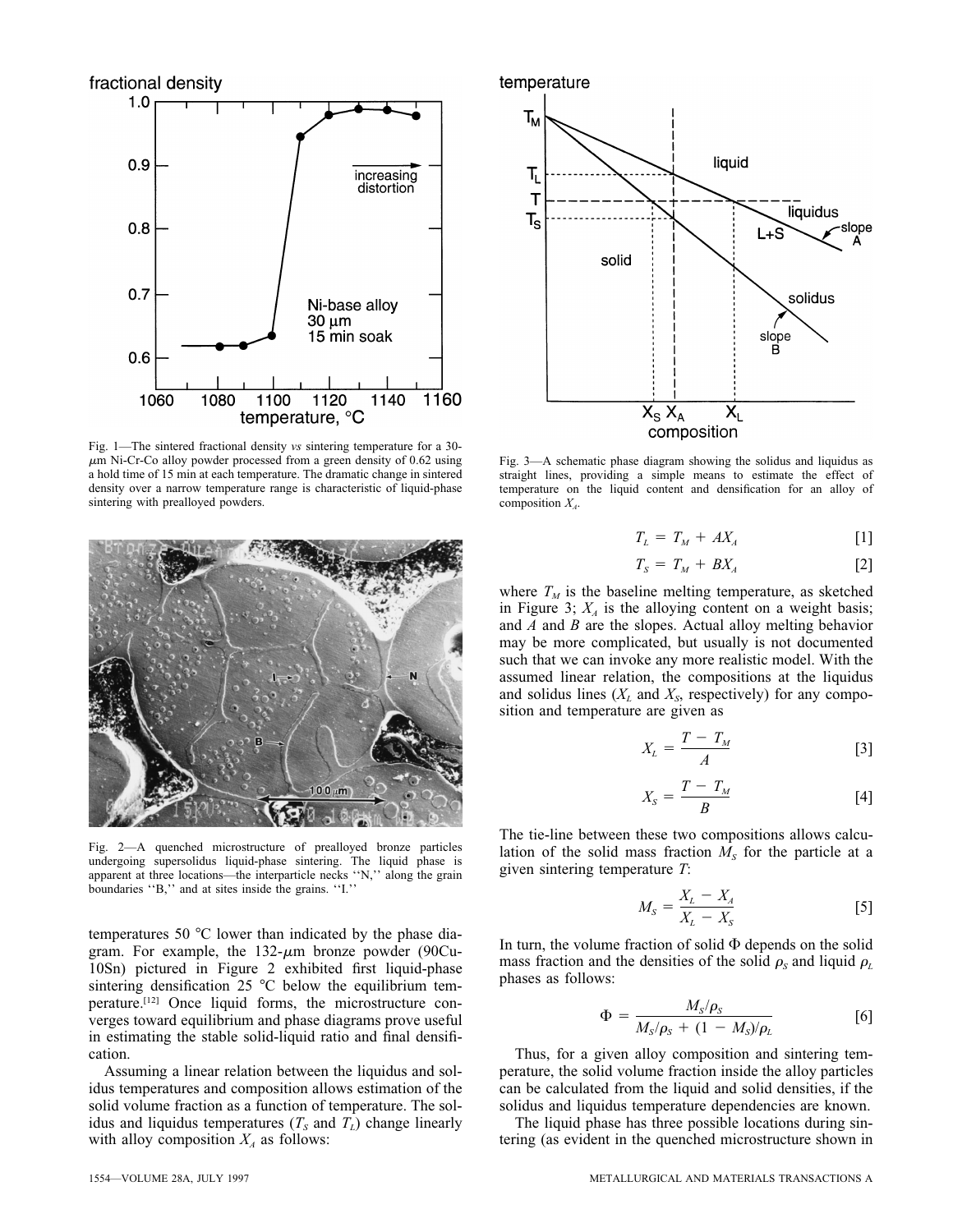

Fig. 4—The conceptual outline of SLPS densification for three particles: (*a*) initial particle packing, (*b*) formation of initial liquid with insufficient wetting of grain boundaries for densification, (*c*) viscous flow densification of semisolid particles, and (*d*) final stage densification with closed, spherical pores.

Figure 2): at the interparticle neck *N*, along grain boundaries inside the particles *B*, and at pockets located inside the grains *I*. The liquid located at the interparticle necks provides the capillary force for densification, while the liquid located on the grain boundaries lubricates grain sliding during densification. From quenched micrographs, it appears the necks form early, but densification is delayed by the particle rigidity. Liquid that forms inside the grains plays no discernible role in densification. If a high fraction of internal liquid forms, then densification is delayed to a higher total liquid content. A widely varying liquid content needed for densification is noted in a prior review.[3] Such variation is probably due to differences in composition and powder fabrication conditions that influence the fraction of liquid forming internal pockets.

#### **III. SINTERING MICROSTRUCTURE**

A schematic of the sintering microstructure and its evolution is given in Figure 4. Key features are associated with the particles, grains, necks, grain boundary liquid, and pores. The grain size is *G*, particle size is *D*, neck size between particles is *X*, and width of grain boundary liquid film is  $\delta$ . As densification progresses, spherical pores form with diameters of size  $d_p$ . For this analysis, the film thickness is assumed constant until most of the grain boundaries are wetted. This is in rough agreement with experimental observations, realizing that late in the process, grain growth leads to progressive thickening of the grain boundary films.[7] The particles are assumed to be spheres and the grains are assumed to be polygons. Initial concepts suggested a tetrakaidecahedron grain shape.<sup>[5]</sup> However, the grain coordination number declines as the relative liquid content increases.[13,14] Based on these earlier calculations, the variation in grain coordination number  $N<sub>G</sub>$  can be estimated from the solid volume fraction  $\Phi$  for a zero dihedral angle as

$$
\log_{10} (N_G) = 1.15 + 1.25 \log_{10} (\Phi)
$$
 [7]

The total liquid volume is represented by the sum  $V<sub>L</sub>$  =  $V_B + V_N + V_I$ , where  $V_B$ ,  $V_N$ , and  $V_I$  designate the liquid volumes (per particle) at the boundary, neck, and grain interior, respectively. The only liquid on the free surface of the particles occurs where the grain boundaries emerge from inside the particles. This assumes grain boundary wetting prevents liquid egression to the surface. With respect to a single spherical particle, the liquid volume fraction tied up in these three forms gives the solid volume fraction as

$$
\Phi = 1 - \left(\frac{V_B + V_N + V_I}{\frac{\pi}{6} D^3}\right) \tag{8}
$$

The liquid film on the grain boundaries inside the particles is assumed to be relatively small compared to the grain size *G*; thus,

$$
V_B = S_G \left(\frac{\delta}{2}\right) F_C n_G \tag{9}
$$

with  $S_G$  being the surface area per grain,  $\delta/2$  being the width of the grain boundary film assigned to each grain,  $F_c$  being the fractional grain boundary coverage by liquid ( $0 \leq F_c \leq$ 1), and  $n_G$  being the number of grains per particle. Most important is the fractional coverage of grain boundaries by liquid, because this determines particle rigidity. It is determined by the quantity of liquid, the grain size, and its thickness on grain boundaries. Initially, before liquid formation, the number of grains per particle varies with the cube of the grain size to particle size ratio:

$$
n_G = \left(\frac{D}{G}\right)^3 \tag{10}
$$

assuming the approximate grain volume is  $V_G = G^3/2$ . At high liquid contents, the grain boundaries are wetted by liquid and the film thickness on the grain boundaries contributes to the total volume. As liquid spreads on the grain boundaries, Eq. [10] is modified to give an approximate solution for the volume of liquid and solid associated with each grain  $V_G$  as

$$
V_G = \frac{(G + F_c \delta)^3}{2} \approx \frac{1}{2} (G^3 + 3G^2 F_c \delta)
$$
 [11]

Accordingly, the number of grains becomes

$$
n_G \approx \frac{D^3}{G^2 \left(G + 3F_c \delta\right)}\tag{12}
$$

A substitution of  $S_G \approx 3G^2$  into Eq. [9] gives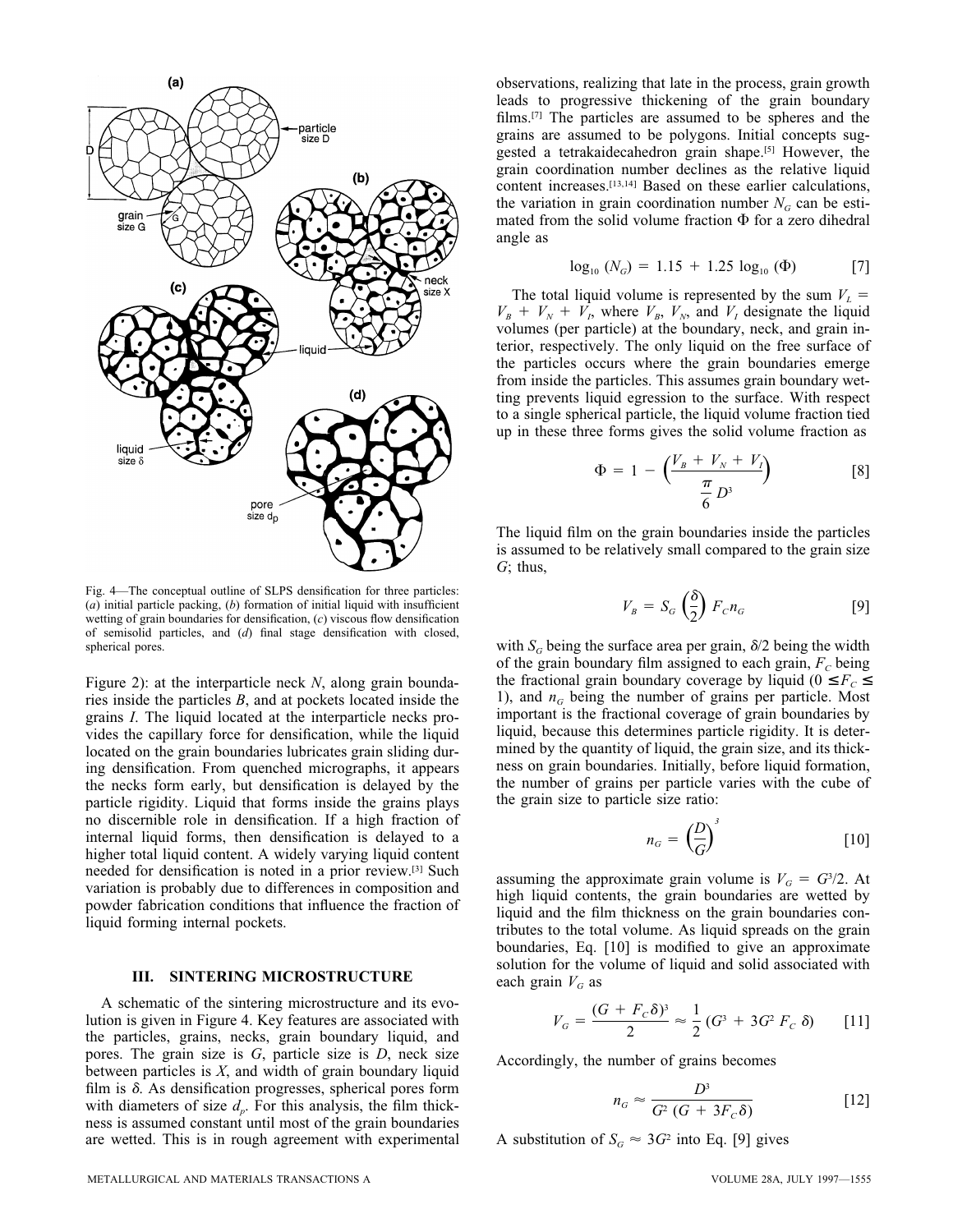$$
V_B = 1.5 F_c \delta G^2 n_G \qquad [13]
$$

as the volume of boundary liquid per particle.

The volume of liquid per particle located at the necks between particles depends on the neck size, as measured by *X* in Figure 4; thus,

$$
V_N = \frac{\pi}{4} X^2 \left(\frac{\delta}{2}\right) F_C N_P \tag{14}
$$

where  $F_c$  is the fractional coverage and  $N_p$  is the particle packing coordination. From measurements on quenched microstructures, it was determined that the coverage and dimensions of the liquid located at the necks during densification are the same as the grain boundary wetting, and the liquid necks are the same size as the grains. Based on these observations, the neck size approximates to the grain size to give

$$
V_N = \frac{\pi}{8} G^2 \delta F_C N_P
$$
 [15]

The particle packing coordination number  $N_P$  varies with the fractional density  $\rho$  for the system and can be empirically estimated for sintering structures as follows:<sup>[14]</sup>

$$
N_P = 14 - 10.4 (1 - \rho)^{0.38}
$$
 [16]

Because the particles remain essentially spherical, but the grains are shape accommodated, there is a difference in the coordination numbers (Eq. [7] *vs* Eq. [16]).

The quantity of liquid at the grain interior is assumed to remain a constant fraction of the total liquid  $V_L$ <sup>[5]</sup>

$$
V_I = F_I V_L \tag{17}
$$

where  $F<sub>I</sub>$  is a the fraction of liquid at the grain interior (0)  $\leq F_i \leq 1$ ). It depends on the details of the powder microstructure, as dictated by the composition and atomization process.

A combination of Eqs. [13], [15], and [17] gives the liquid volume as follows:

$$
V_L = F_I V_L + G^2 \delta F_C (0.4 N_P + 1.5 n_G)
$$
 [18]

Equation [18] can be regrouped to give

$$
V_L = \frac{G^2 \ \delta \ F_C}{1 - F_I} \ (0.4 \ N_P + 1.5 \ n_G) \tag{19}
$$

Equation [19] provides an important relation between liquid volume in a particle, as estimated from the phase diagram, and the microstructural features.

# **IV. PERCOLATION CONCEPTS**

During SLPS, the total solid fraction is dictated by the alloy composition and sintering temperature. The rheological response is set by the fluidity of the solid-liquid system. Above the solidus temperature, liquid films coat grain boundaries, resulting in a loss of strength.<sup>[15]</sup> If the grain boundaries are coated with liquid, then grain sliding occurs in response to the capillary forces. Alternatively, if the grain boundaries are solid, then the system rigidity retards densification. In this case, the effective viscosity is estimated from the diffusivity. $[16]$  For a given liquid volume, there is a distinction between liquid that nucleates on grain boundaries *vs* interdendritic locations. Accordingly, the fractional coverage of liquid on grain boundaries,  $F_C$  is a key parameter that determines the densification kinetics. Combining Eqs. [8] and [19] with some numerical approximations gives

$$
F_C = \frac{(1 - \Phi) (1 - F_i) D^3}{\delta G^2 (0.8 N_p + 3 n_G)}
$$
 [20]

realizing the fractional coverage is also related to the number of grains per particle,  $n_G$ .

During liquid formation and spreading, there is grain growth. Additionally, as expressed by Eq. [7], there is a change in the grain coordination number with an increase in the liquid volume fraction. Grains grow rapidly *via* diffusion through the liquid phase. Isothermal experiments generally show classic grain coarsening behavior:[11]

$$
G^3 = G_0^3 + \kappa t \qquad [21]
$$

where  $G_0$  is the starting grain size and  $\kappa$  is the grain growth rate constant. Measurements of grain size just below the solidus *vs* in the two-phase solid-liquid region often give a 20-fold increase in the rate constant with liquid formation.[11] Further, the grain growth rate constant is sensitive to the liquid content. To account for these factors, a hybrid grain growth rate constant is applied to the SLPS problem,[14,17] resulting in the following form:

$$
\kappa = (1 - F_c) \kappa_s + \frac{F_c \kappa_L}{(1 - \Phi)^{2/3}} \tag{22}
$$

where  $F_c$  is the fractional coverage of grain boundaries,  $\kappa_s$ is the solid-state grain growth rate constant,  $\kappa$ <sub>L</sub> is the liquid phase rate constant, and  $\Phi$  is the solid volume fraction.

During melting and grain growth, initially, there is too little liquid to fully coat grain boundaries, so the liquid films remain thin until most of the boundaries are penetrated.

Subsequently, with an excess of liquid over that needed to coat the boundaries and necks, the grain boundary film coarsens with further melting and grain growth.[7] In typical liquid-phase sintering systems, the grain growth rate constant is in the range of a 0.1 to 100  $\mu$ m<sup>3</sup>/s. Experiments with a boron-doped austenitic stainless steel during SLPS found  $\kappa$  in the range of 50 to 70  $\mu$ m<sup>3</sup>/s.<sup>[11]</sup> Accordingly, the change in grain size is relatively rapid during SLPS, thereby significantly affecting the fractional grain boundary coverage by liquid. The primary effect is through the decreasing number of grains per particle, leading to increased coverage of the remaining grain boundaries, even under isothermal conditions. Thus, grain growth is very important in determining the fractional coverage of grain boundaries by liquid, and in turn, this affects viscosity.

Percolation concepts are important in determining the onset of viscous flow of the semisolid particles. If a high level of solid grain bonding exists, then the system is rigid and no densification occurs. Alternatively, if no bonding occurs, there is loss of rigidity and compact shape. The relation between the microstructural connectivity and viscous flow is given by the critical condition for loss of a percolated structure,<sup>[5]</sup>

$$
N_G P_C = C_N \tag{23}
$$

where  $C_N$  is the critical number of connections,  $N_G$  is the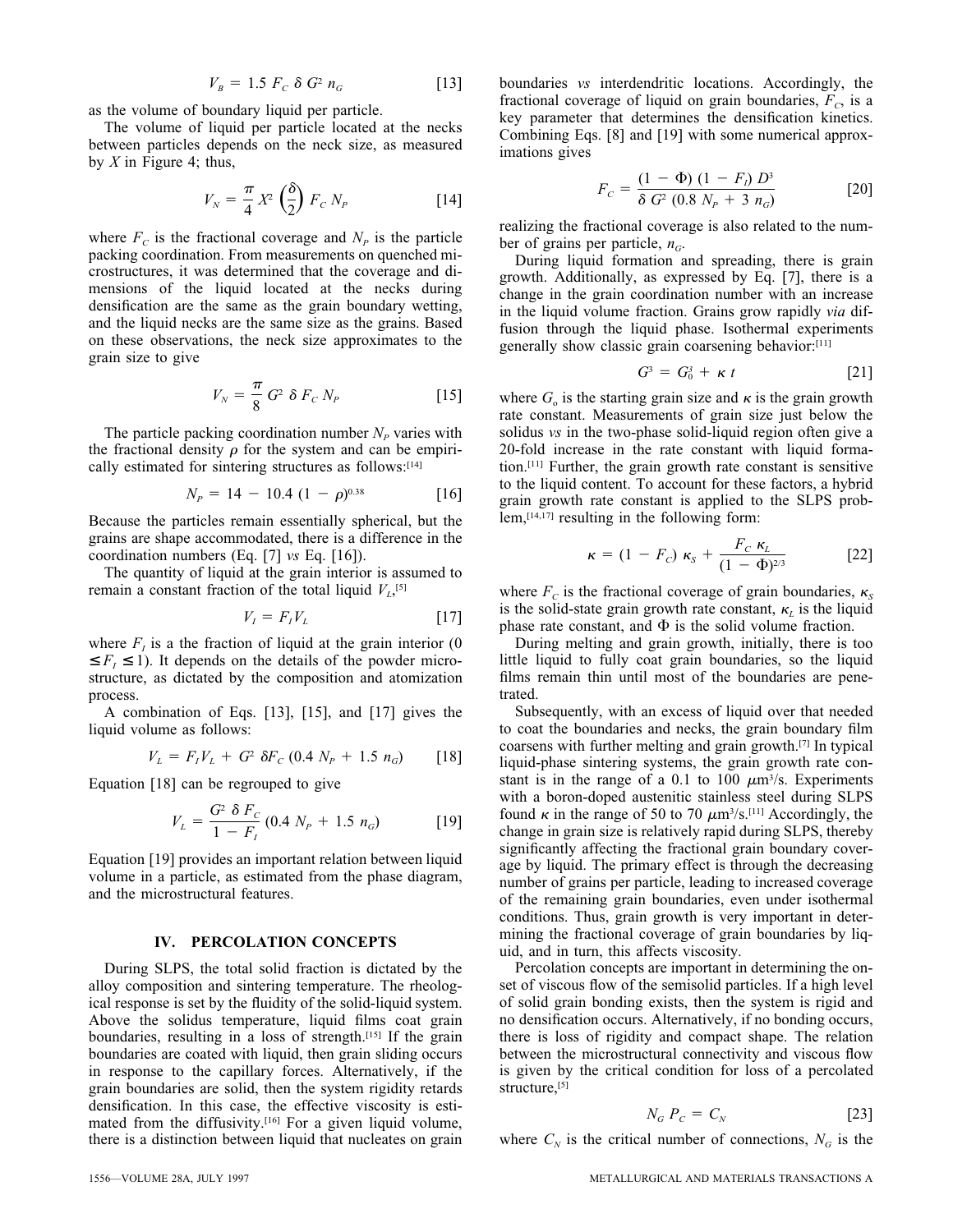**Table I. System Behavior and Classification**

| Region | State     | Approximate<br>Solid<br>Content | Typical<br>Fractional<br>Coverage | <b>Behavior</b>                              |
|--------|-----------|---------------------------------|-----------------------------------|----------------------------------------------|
| T      | solid     | 1.00                            | 0.00                              | minimal<br>densification,<br>solid state     |
| Н      | rigid     | $0.95$ to $1.00$                | $0.00 \text{ to } 0.70$           | slow,<br>diffusional<br>creep                |
| Ш      | mushy     | $0.75$ to $0.95$                | $0.70 \text{ to } 0.80$           | viscous flow,<br>high viscosity              |
| IV     | semisolid | $0.60 \text{ to } 0.90$         | $0.80 \text{ to } 0.90$           | rapid<br>densification<br>by viscous<br>flow |
| V      | fluidlike | < 0.60                          | 1.00                              | shape loss                                   |
| VI     | liquid    | 0.00                            |                                   | fluid                                        |

grain size, um



Fig. 5—Calculated combinations of grain size *G* and fractional coverage  $F<sub>C</sub>$  of grain boundaries by liquid as functions of the solid content of  $\Phi$ for 100- $\mu$ m particles.

grain coordination number, and  $P_c$  is the probability of a connection between two contacting grains. Assume a simple relation between  $F_C$ , the fractional grain boundary coverage, and  $P_C$ :

$$
P_c = 1 - F_c \tag{24}
$$

For loss of a percolated structure,  $C_N$  is approximately 1.5, which is the condition for the formation of a semisolid structure.<sup>[5]</sup> Thorpe<sup>[18]</sup> shows an intermediate case between rigid and semisolid, termed the ''mushy condition.'' This occurs when  $C_N$  is 2.4, leading to the possibility of six states during heating, as introduced in Table I. Supersolidus liquid phase sintering occurs in region IV, when the fractional coverage is high, but less than unity. Note the solid volume fraction probably ranges from 0.6 to 0.9 in this stage.

For the initial grain structure, with approximately 14 neighbors for each grain (tetrakaidecahedron), the condition in which rigidity is lost occurs when  $F_c = 0.89$ , or 89 pct of the grain boundary area is covered with liquid. At this point, the semisolid system lacks long-range connectivity and acts as a high viscosity structure. For the intermediate case of a mushy system, the corresponding fractional coverage is slightly less at 0.83. However, as temperature increases and more liquid forms, the grains grow and decline in coordination number, as expressed in Eq. [7]. Prior reports of SLPS show about 30 vol pct liquid is typical for densification, which gives  $N_G = 9.0$  (Eq. [7]) and  $F_C =$ 0.73 (Eqs. [23] and [24]) for the onset of a mushy condition and  $F_c = 0.83$  for loss or rigidity. Thus, as outlined in Table I, the fractional coverage of grain boundaries identifies the semisolid condition that gives densification. However, once the fractional coverage reaches unity, there is an inability to retain compact shape during sintering.

Depending on the microstructural conditions, the onset of viscous flow densification corresponds to widely differing liquid contents, as illustrated in Figure 5 for a particle size of 100  $\mu$ m. Shown are the combinations of grain size and solid content corresponding to fractional coverages of 0.8 and 0.9. During heating, the solid fraction is declining and the grain size increasing. Thus, most typically, the heating trajectory eventually passes the critical condition, in which the particles become semisolid and densification occurs. If conditions are sustained where  $F<sub>C</sub>$  is small, such as 0.8, then densification is slow. However, more typically, grain growth occurs and the fractional coverage continuously increases, even for a low liquid content, eventually leading to sufficiently large grains to give a high coverage of grain boundaries. One of the puzzles concerning SLPS has been an inability to explain densification on the basis of liquid content. The puzzle is explained by noting that differing initial microstructures and grain growth rates lead to different intersections of the heating pathway with the critical conditions, as illustrated by Figure 5.

### **V. CAPILLARITY**

The liquid at the interparticle neck provides a capillary force that induces neck growth and densification. Viscous flow is one of the more widely treated mechanisms of sintering.[14] The capillary stress during SLPS has been the subject of a recent analysis.<sup>[8]</sup> The capillary stress was determined as a function of the sintering shrinkage, contact angle, particle size, and liquid content. Based on model behavior for two spheres of diameter *D*, the contact stress  $\sigma$  across the bond between particles is estimated as follows:

$$
\sigma = \frac{5.2 \ \gamma_{LV} \cos (\theta)}{D \left(\frac{\Delta L}{L_0}\right)} \tag{25}
$$

where  $\gamma_{LV}$  is the liquid-vapor surface energy,  $\theta$  is the wetting angle (assumed to be zero), and  $\Delta L/L_0$  is the sintering shrinkage. The maximum shear stress is one-half the contact stress. It is the shear stress at the particle bonds that drives sintering densification in SLPS.[9]

#### **VI. VISCOUS FLOW**

The viscosity of a semisolid particle is a novel rheological problem. There is a yield strength because the solid structure starts as a rigid, connected microstructure. As liquid spreads on the grain boundaries, the yield strength de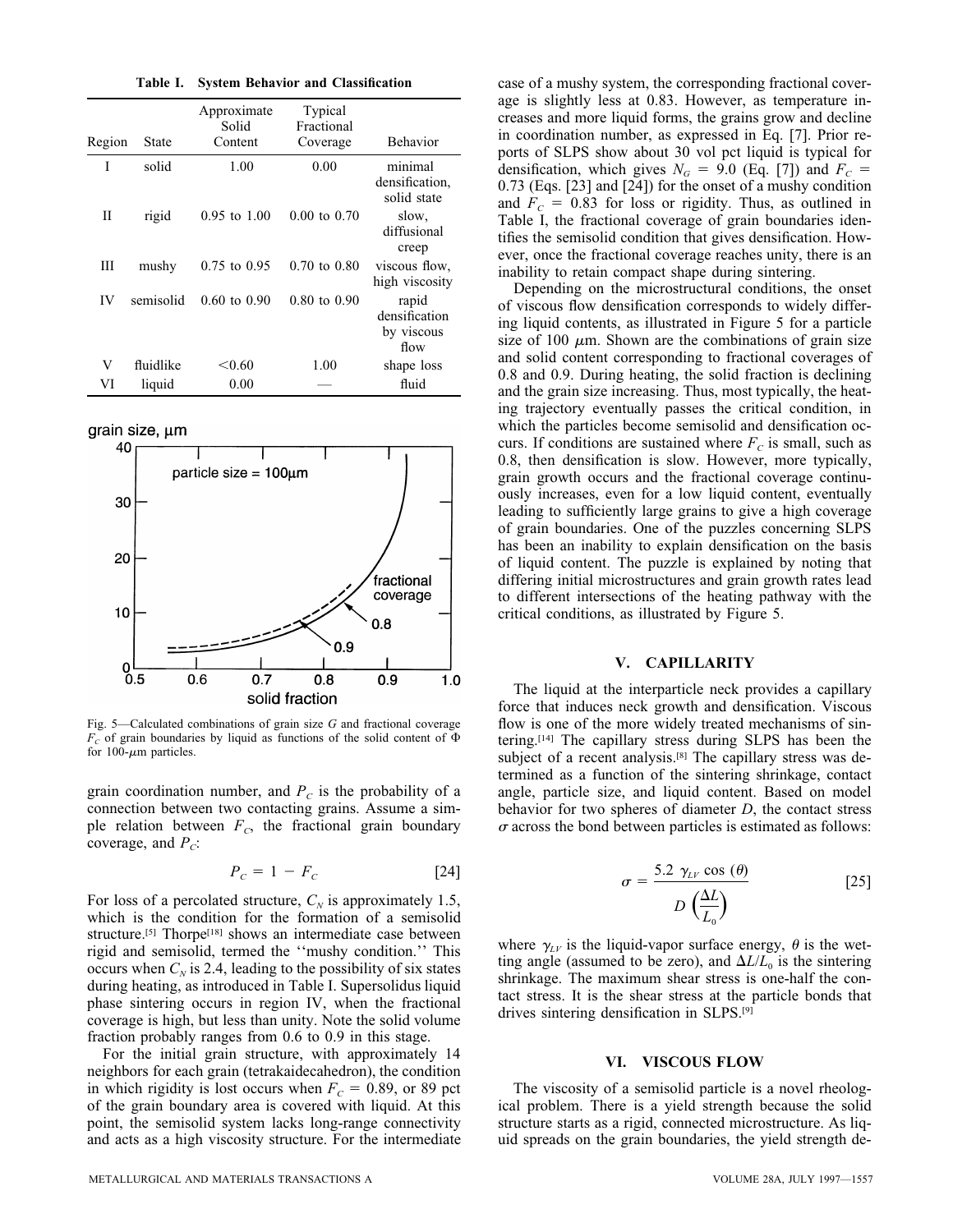relative<br>frequency



Fig. 6—A bar chart showing the distribution in previously reported optimal liquid contents for sintering densification of prealloyed powders with a mean of 32 vol. pct liquid.

clines rapidly above the solidus temperature. Yield strengths of semisolid systems have been reported over a wide range from 0.01 kPa to 100 MPa.[15,19,20] The sintering capillary stress is typically near 1 MPa. As liquid spreads on grain boundaries and particle necks, the yield strength declines and the rheological behavior shifts to that of a loaded suspension. This is the opposite of the situation encountered in casting, where the mixture starts as pure liquid and progressively increases in viscosity. In the condition in which densification occurs, the viscosity converges toward that encountered in highly filled polymers or after stirring in rheocasting.[20–26] As the pores are filled, the loss of porosity reduces the densification rate to zero.

Based on studies of semisolid alloys, there are solid content and strain rate effects on the viscosity.[19,23,27,28] Further, the yield strength depends on the shear strain rate and solid content. At high liquid contents, the behavior converges toward Newtonian viscous flow with a small or nonexistent yield strength. A fit to available data shows that the yield strength  $\tau$ <sup>*y*</sup> variation with solid fraction  $\Phi$  can be approximated as

$$
\tau_{Y} = \tau_{0} \left( \Phi - \Phi_{Y} \right) \tag{26}
$$

where  $\Phi$ <sub>*Y*</sub> is the solid content corresponding to loss of strength and  $\tau_0$  is the alloy strength just prior to liquid formation. For lead-tin alloys,  $\Phi$ <sub>*Y*</sub> is near 0.3.<sup>[19]</sup> However, in correlations with sintering distortion observations on tool steels<sup>[29]</sup> and nickel-based alloys,<sup>[10,11]</sup> a value near 0.6 is more reasonable for SLPS. This same value was observed in the settled solid volume fraction forming a skeletal structure in liquid-phase sintering systems.<sup>[17]</sup> Above this solid content, the yield strength progressively increases, but the system strength is generally less than the sintering stress, meaning that  $\tau_0$  is probably near 1 MPa. Based on the observations by Wang and Raj,<sup>[30]</sup> a Bingham response is assumed here:

$$
\tau - \tau_{Y} = \eta \frac{d\gamma}{dt} \tag{27}
$$

where  $\tau$  is the capillary-induced shear stress,  $\tau$ <sub>*Y*</sub> is the yield stress,  $\eta$  is the apparent viscosity, and  $d\gamma/dt$  is the shear strain rate. In the range in which SLPS occurs, a realistic yield strength is below 1 MPa. Calculations for various assumptions of  $\Phi$ <sub>*Y*</sub> (from 0.3 to 0.6) and  $\tau$ <sub>0</sub> (from 0.01 to 1 MPa) determined that the densification temperature was not sensitive to these parameters.

The viscosity of a semisolid particle depends on several factors. Rheological models were assessed for rheocasting, solder pastes, filled polymers, cements, superplastic glass ceramics, and liquid-phase sintering.[5,19–33] Based on earlier models[5,9,22] as adapted to the conditions where the fractional grain boundary coverage by liquid allows viscous flow, the apparent viscosity is calculated as follows:

$$
\eta = \frac{\eta_0 G_0^3}{G^3 \left(\frac{d\gamma}{dt}\right)^m} \exp\left(\frac{Q}{RT}\right) \frac{(\tau - \tau_y)}{\left(1 - \frac{\Phi}{\Phi_c}\right)^2} \qquad [28]
$$

where  $\eta_0$  is a combination of factors that includes numerical constants, the liquid viscosity pre-exponential, and a grain agglomeration factor;  $G_0$  is the normalized grain size characteristic to the rheocasting measurements; *Q* is the activation energy for viscous flow; R is the gas constant; *T* is the absolute temperature; *m* is the strain-rate-sensitivity exponent; and  $\Phi_c$  is the critical solids loading for viscous flow. When the solid content is above the critical level, the system strength resists viscous deformation.

From prior reports with loaded systems, rheocasting alloys, and SLPS alloys, it is evident that  $\Phi_c$  depends on several factors, including  $F_C$ . From Eqs. [20], [22], and [23], the critical solids loading for the onset of viscous flow is calculated to range from 0.9 to 0.6 for most cases. Figure 6 plots the range of solid contents reported for optimal densification from prior studies.<sup>[3]</sup> These data exhibit a wide variation with a mode solid content of 0.7. No deagglomeration factors are included in this model, although prior studies on semisolid systems note a viscosity decrease over time from grain deagglomeration.<sup>[33]</sup>

Prior reports provide guides to the values of these parameters. For example, the viscosity of many pure metals is near 5 MPa·  $s^{34}$  with *Q* usually between 5 and 50 kJ/mol. The strain-rate-sensitivity *m* is usually between 0.7 and 1.0[5,19,27,28,30] and is assumed to be unity for these calculations. Accordingly, apparent viscosity data were evaluated using semisolid extrusion and rheocasting data, giving

$$
\frac{\eta_0 G_0^3}{\left(\frac{d\gamma}{dt}\right)^m} = 10^{-14} \text{ m}^3 \text{ s}
$$
 [29]

This estimate arises because the sintering densification rate usually peaks at equivalent strain rates between  $10^{-2}$  and  $10^{-3}$  s<sup>-1</sup>, while rheocasting data are often gathered at much higher strain rates. Likewise, grain sizes for rheocasting data typically are in the 100- to  $250$ - $\mu$ m range (*vs* 2 to 40  $\mu$ m for SLPS). Most metallic liquids have pre-exponential viscosity terms near  $0.3 \cdot 10^{-3}$  Pa  $\cdot$  s. Thus, Eq. [29] is an approximation that is needed, because the existing rheological data must be extrapolated over a wide range from the strain rates and grain sizes typical to rheocasting conditions to the smaller grain sizes and lower strain rates encountered in SLPS.

Equations [20], [24], and [25] provide a base for calculation of  $\Phi_C$ . For example, a Pb-Sn solder at 42 vol pct solid has an apparent viscosity below 1 Pa  $\cdot$  s<sup>[19]</sup> at a shear rate of  $230 s^{-1}$ , while a Cu-Al alloy at 50 vol. pct solid has an apparent viscosity in the range from 0.5 to 10 Pa  $\cdot$  s,